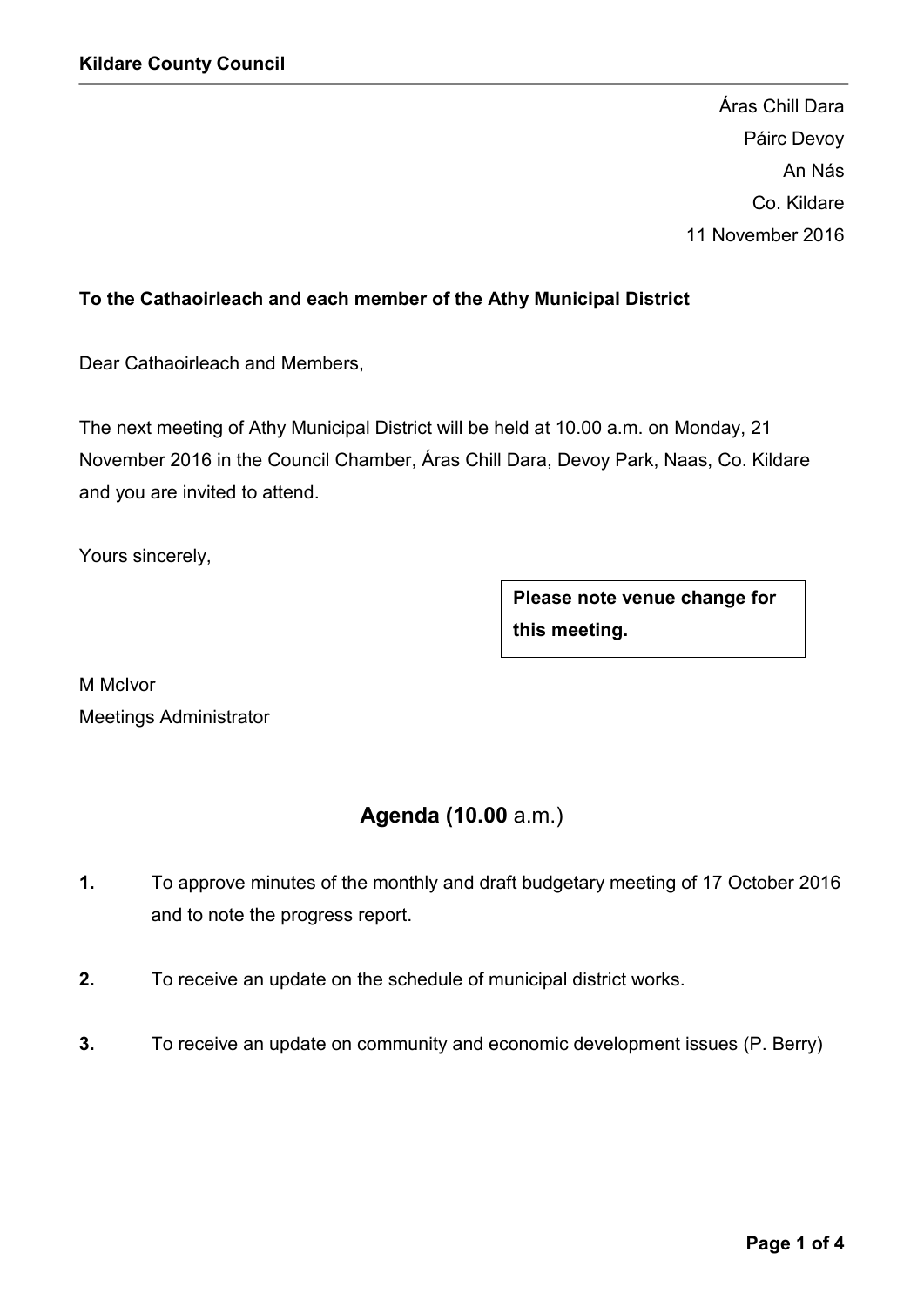## Roads, Transportation and Public Safety (10:40 a.m.)

- 4. To receive an update on progress on the Athy Distributor Road.
- 5. To note pay parking arrangements for the Christmas period.

#### **Motions**

#### 6. Councillor Wall

 That the council immediately reinstate the pedestrian crossing to the new community centre in the town of Castledermot as an urgent matter of public safety.

## 7. Councillor Miley

 In light of the lack of meaningful progress on Old Grange cross R415 meets L8017, that the council move immediately to design and implement a four way road stop similar to the traffic control measures at Mile Millcross Road Kilcullen and put a timescale for implementing these measures

#### 8. Councillor Miley

 In light of the works done at Thomsons cross Kilcullen that the council do a safety audit on these works from a pedestrian cyclist and motorist point of view and that Athy and Naas Municipal District call on Transport Infrastructure Ireland and the council to provide a roundabout at this location taking in the Sunnyhill Road, Cookstown, Ballitore Road and the Athy Road, similar to a motion already passed in 2010.

#### 9. Councillor Keatley

That the council improve visibility and general safety at the R448 - N78 junction.

#### **Questions**

#### 10. Councillor Miley

 In light of the positive news in Castledermot on the opening of a number of new businesses on the main street, can the council move immediately to put parking restrictions on all day parking in the main street and provide alternative parking for all day parking in Castledermot?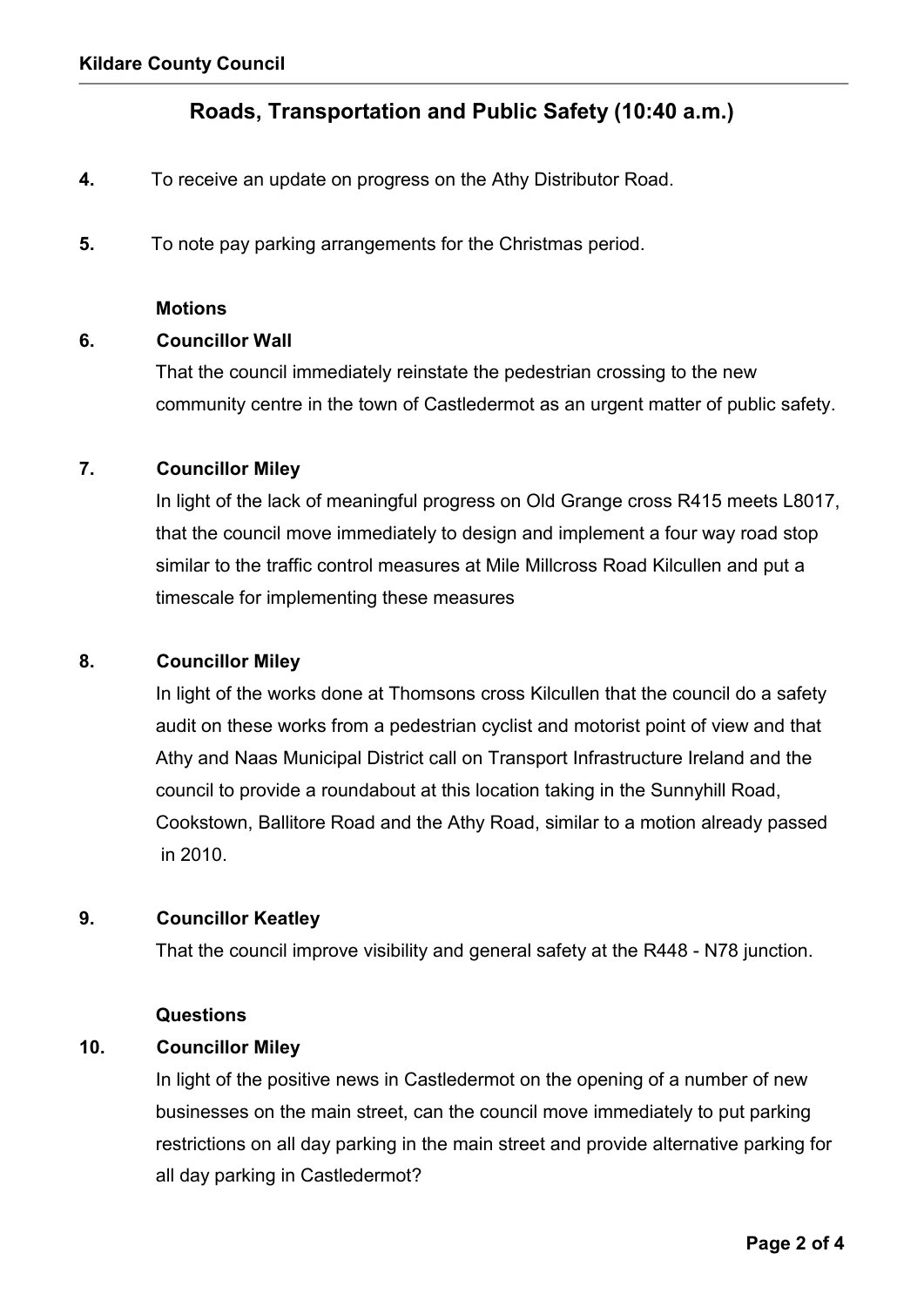## 11. Councillor Keatley

 Can the council give an update on the required safety upgrades at Bolgers cross, Grangebeg, Oldgrange cross and Pike cross, Carrigeen?

## Water Services and Environment (10.55 a.m.)

- 12. To receive an update on the improvements on the sewerage network planned for Narraghmore and Kilmead.
- 13. To consider the adoption of Draft Kildare County Council (Athy) Control of Horses Byelaws 2016.

#### Motion

#### 14. Councillor Wall

That the council confirm if they have a policy for the collection of refuse in the Athy area, is there a time limit on such a policy and if not, can one urgently be developed.

#### 15. Councillor Keatley

 That the council assist St. James, Castledermot in the repair and restoration of the graveyard boundary wall.

#### Questions

#### 16. Councillor Keatley

Can the council assist Timolin tidy towns group in the upkeep of the Linear Park?

## 17. Councillor Redmond

 Can the council state if there are people operating waste disposal facilities in our municipal area where licenses have expired? In relation to this, can a report on what is being dumped in sites near Kildangan and near Kill hill be provided?